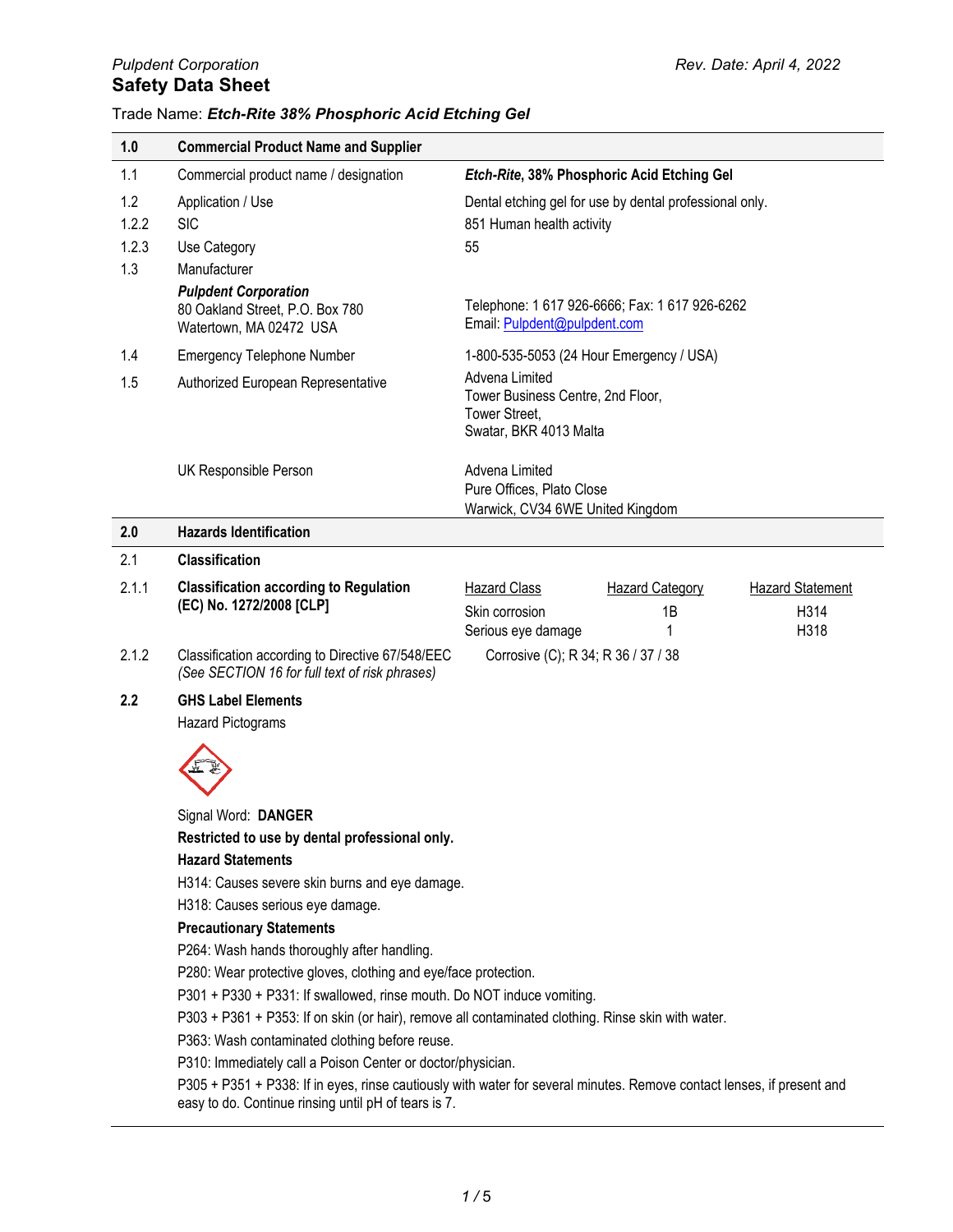# *Pulpdent Corporation Rev. Date: April 4, 2022* **Safety Data Sheet**

| 3.0                          | Composition                        |                                                                                  |                                                                                                                                                                                                      |                                                                                                                                                     |                                                                                                                                                              |  |
|------------------------------|------------------------------------|----------------------------------------------------------------------------------|------------------------------------------------------------------------------------------------------------------------------------------------------------------------------------------------------|-----------------------------------------------------------------------------------------------------------------------------------------------------|--------------------------------------------------------------------------------------------------------------------------------------------------------------|--|
| 3.1                          |                                    | Chemical characterization of the preparation<br>Phosphoric acid in a gel matrix. |                                                                                                                                                                                                      |                                                                                                                                                     |                                                                                                                                                              |  |
| 3.2<br>Hazardous ingredients |                                    |                                                                                  |                                                                                                                                                                                                      |                                                                                                                                                     |                                                                                                                                                              |  |
|                              | CAS<br>Number                      | Name of the<br>Ingredient                                                        | Concentration                                                                                                                                                                                        | Classification per 67/548/EEC                                                                                                                       | Classification per Regulation<br>(EC) No.1272/2008 (CLP).                                                                                                    |  |
|                              | 7664-38-2                          | Phosphoric Acid                                                                  | 38%                                                                                                                                                                                                  | Corrosive (C)                                                                                                                                       | Skin corrosion; 1B                                                                                                                                           |  |
|                              |                                    |                                                                                  |                                                                                                                                                                                                      | R34; R36/37/38                                                                                                                                      | Eye damage, 1                                                                                                                                                |  |
| 4.0                          | <b>First Aid Measures</b>          |                                                                                  |                                                                                                                                                                                                      |                                                                                                                                                     |                                                                                                                                                              |  |
| 4.1                          | General Information                |                                                                                  | May cause burns or irritation to eyes, skin or mucous membranes. Acute<br>effects may be delayed. Show this safety data sheet to medical personnel.<br>Get medical attention in case of uncertainty. |                                                                                                                                                     |                                                                                                                                                              |  |
| 4.2                          | Eye Contact                        |                                                                                  | Remove contact lenses. Keep eyelids apart and flush with running water for<br>15+ minutes or until pH of tears is 7. Get medical attention.                                                          |                                                                                                                                                     |                                                                                                                                                              |  |
| 4.3                          | <b>Skin Contact</b>                |                                                                                  | Immediately flush skin with running water for 15 minutes. Get medical<br>attention for persistent irritation or burns.                                                                               |                                                                                                                                                     |                                                                                                                                                              |  |
| 4.4                          | Ingestion                          |                                                                                  | Rinse mouth with water. Do not induce vomiting. Give water to dilute. Get<br>immediate medical attention. Never give anything by mouth to an<br>unconscious person.                                  |                                                                                                                                                     |                                                                                                                                                              |  |
| 4.5                          | Inhalation                         |                                                                                  | Move to fresh air. If necessary, administer oxygen and/or artificial respiration<br>and seek medical attention.                                                                                      |                                                                                                                                                     |                                                                                                                                                              |  |
| 4.6                          |                                    | Precautions for first responders                                                 | Ventilate the area. Wear safety glasses, gloves and lab coat.                                                                                                                                        |                                                                                                                                                     |                                                                                                                                                              |  |
| 4.7                          | Information for physicians         |                                                                                  |                                                                                                                                                                                                      |                                                                                                                                                     |                                                                                                                                                              |  |
|                              | Symptoms                           |                                                                                  |                                                                                                                                                                                                      | Irritation, pain or redness in eyes, mucous membranes or skin. Acute effects<br>may be delayed so continued monitoring of the patient is indicated. |                                                                                                                                                              |  |
|                              | Hazards                            |                                                                                  |                                                                                                                                                                                                      | effects may be delayed.                                                                                                                             | May cause burns or irritation to eyes, skin or mucous membranes. Acute                                                                                       |  |
|                              | Treatment                          |                                                                                  |                                                                                                                                                                                                      | Same as above under First Aid.                                                                                                                      |                                                                                                                                                              |  |
| 5.0                          | <b>Fire Fighting Measures</b>      |                                                                                  |                                                                                                                                                                                                      |                                                                                                                                                     |                                                                                                                                                              |  |
| 5.1                          |                                    | Suitable extinguishing media                                                     |                                                                                                                                                                                                      | Extinguish fire with agent suitable for surrounding fire.                                                                                           | Not a fire hazard. Use water spray to keep fire-exposed containers cool.                                                                                     |  |
| 5.2                          | Extinguishing media to avoid       |                                                                                  | None                                                                                                                                                                                                 |                                                                                                                                                     |                                                                                                                                                              |  |
| 5.3                          | Special exposure hazards in a fire |                                                                                  |                                                                                                                                                                                                      | Phosphoric acid can react with metals to liberate hydrogen, a flammable gas.<br>Combustion by-products include oxides of phosphorus.                |                                                                                                                                                              |  |
| 5.4                          | fighters                           | Special protective equipment for fire-                                           |                                                                                                                                                                                                      | A self-contained breathing apparatus.                                                                                                               |                                                                                                                                                              |  |
| 6.0                          | <b>Accidental Release Measures</b> |                                                                                  |                                                                                                                                                                                                      |                                                                                                                                                     |                                                                                                                                                              |  |
| 6.1                          | Personal precautions.              | Wear chemical splash goggles and gloves.                                         |                                                                                                                                                                                                      |                                                                                                                                                     |                                                                                                                                                              |  |
| 6.2                          | Environmental precautions          |                                                                                  |                                                                                                                                                                                                      | affect pH of water or soil.                                                                                                                         | Avoid releasing large quantities into the environment as phosphoric acid may                                                                                 |  |
| 6.3                          | Method for clean up                |                                                                                  |                                                                                                                                                                                                      | covered chemical waste container for disposal. Flush spill area with water.                                                                         | For small quantities (as in this product): Wear safety glasses, lab coat and<br>gloves. Absorb or wipe up spill with dry paper towels. Place all material in |  |
| 7.0                          | <b>Handling and Storage</b>        |                                                                                  |                                                                                                                                                                                                      |                                                                                                                                                     |                                                                                                                                                              |  |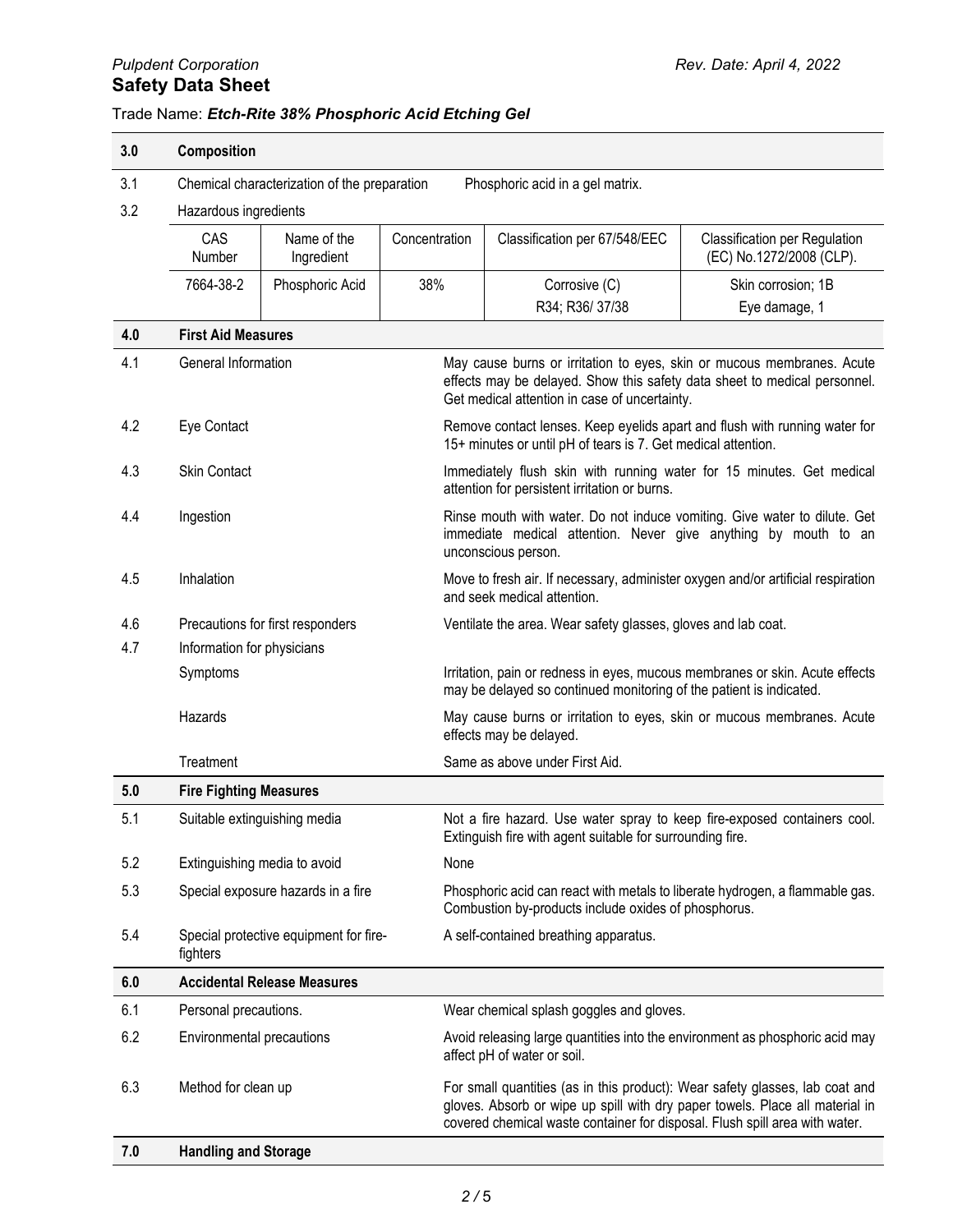| 7.1          | Handling                                               | For use by dental professionals only. Wear safety glasses and gloves; wash<br>hands after use. Avoid unnecessary exposure. Follow good hygiene                                                                                        |
|--------------|--------------------------------------------------------|---------------------------------------------------------------------------------------------------------------------------------------------------------------------------------------------------------------------------------------|
| 7.2          | Storage                                                | practices. Protect soft tissue from etchant during intraoral procedures.<br>Remove applicator tip after use. Keep tightly capped in original container.<br>Store at cool room temperature. Avoid extremes of temperature (>27°C/80°F, |
|              |                                                        | <5°C/40°F), alkalis, sulfites, sulfides and most metals.                                                                                                                                                                              |
| 7.3          | Specific uses                                          | Dental etchant                                                                                                                                                                                                                        |
| 8.0          | <b>Exposure Controls / Personal Protection</b>         |                                                                                                                                                                                                                                       |
| 8.1          | Exposure limit values                                  | TWA: 1 mg/m <sup>3</sup><br>TLV: $3 \text{ mg/m}^3$                                                                                                                                                                                   |
| 8.2<br>8.2.1 | Exposure controls<br>Occupational exposure controls    | No special equipment required under normal conditions of use of this product<br>in the quantity provided.                                                                                                                             |
| 8.2.1.1      | Respiratory protection                                 | Good general ventilation is sufficient to control airborne vapors.                                                                                                                                                                    |
| 8.2.1.2      | Hand protection                                        | No special requirements other than surgical gloves.                                                                                                                                                                                   |
| 8.2.1.3      | Eye protection                                         | No special requirements other than safety glasses.                                                                                                                                                                                    |
| 8.2.1.4      | Skin protection                                        | No special requirements. Good personal hygiene and safety practices,<br>wearing a lab coat will protect from unnecessary exposure to etchant.                                                                                         |
| 8.2.1.5      | Other controls                                         | Emergency eye wash fountain should be available. Protect soft tissue from<br>etchant during intraoral procedures. Wash hands after use.                                                                                               |
| 8.2.2        | Environmental exposure controls                        | Avoid releasing large quantities of phosphoric acid into the environment as<br>phosphoric acid may affect pH of water or soil.                                                                                                        |
| 9.0          | <b>Physical and Chemical Properties</b>                |                                                                                                                                                                                                                                       |
| 9.1          | Appearance / Color                                     |                                                                                                                                                                                                                                       |
|              |                                                        |                                                                                                                                                                                                                                       |
| 9.1.1        | Color / Physical state                                 | Medium blue, thixotropic gel.                                                                                                                                                                                                         |
| 9.1.2        | Odor                                                   | Mild, characteristic                                                                                                                                                                                                                  |
| 9.2          | Important health, safety and environmental information |                                                                                                                                                                                                                                       |
| 9.2.1        | pH                                                     | pH <sub>1</sub>                                                                                                                                                                                                                       |
| 9.2.2        | Boiling point                                          | 135°C                                                                                                                                                                                                                                 |
| 9.2.3        | Flash point                                            | Not combustible                                                                                                                                                                                                                       |
| 9.2.4        | Flammability (solid, gas)                              | Not combustible                                                                                                                                                                                                                       |
| 9.2.5        | Explosive properties                                   | Not applicable                                                                                                                                                                                                                        |
| 9.2.6        | Oxidizing properties                                   | Not determined                                                                                                                                                                                                                        |
| 9.2.7        | Vapor pressure                                         | 2.933 mbar / Id: C                                                                                                                                                                                                                    |
| 9.2.8        | Specific gravity                                       | 1.380                                                                                                                                                                                                                                 |
| 9.2.9        | Solubility in water                                    | Complete                                                                                                                                                                                                                              |
| 9.2.10       | Partition coefficient                                  | Not determined                                                                                                                                                                                                                        |
| 9.2.11       | Viscosity                                              | Not determined                                                                                                                                                                                                                        |
| 9.2.12       | Vapor density                                          | Not determined                                                                                                                                                                                                                        |
| 9.2.13       | Evaporation rate                                       | Not determined                                                                                                                                                                                                                        |
| 10.0         | <b>Stability and reactivity</b>                        |                                                                                                                                                                                                                                       |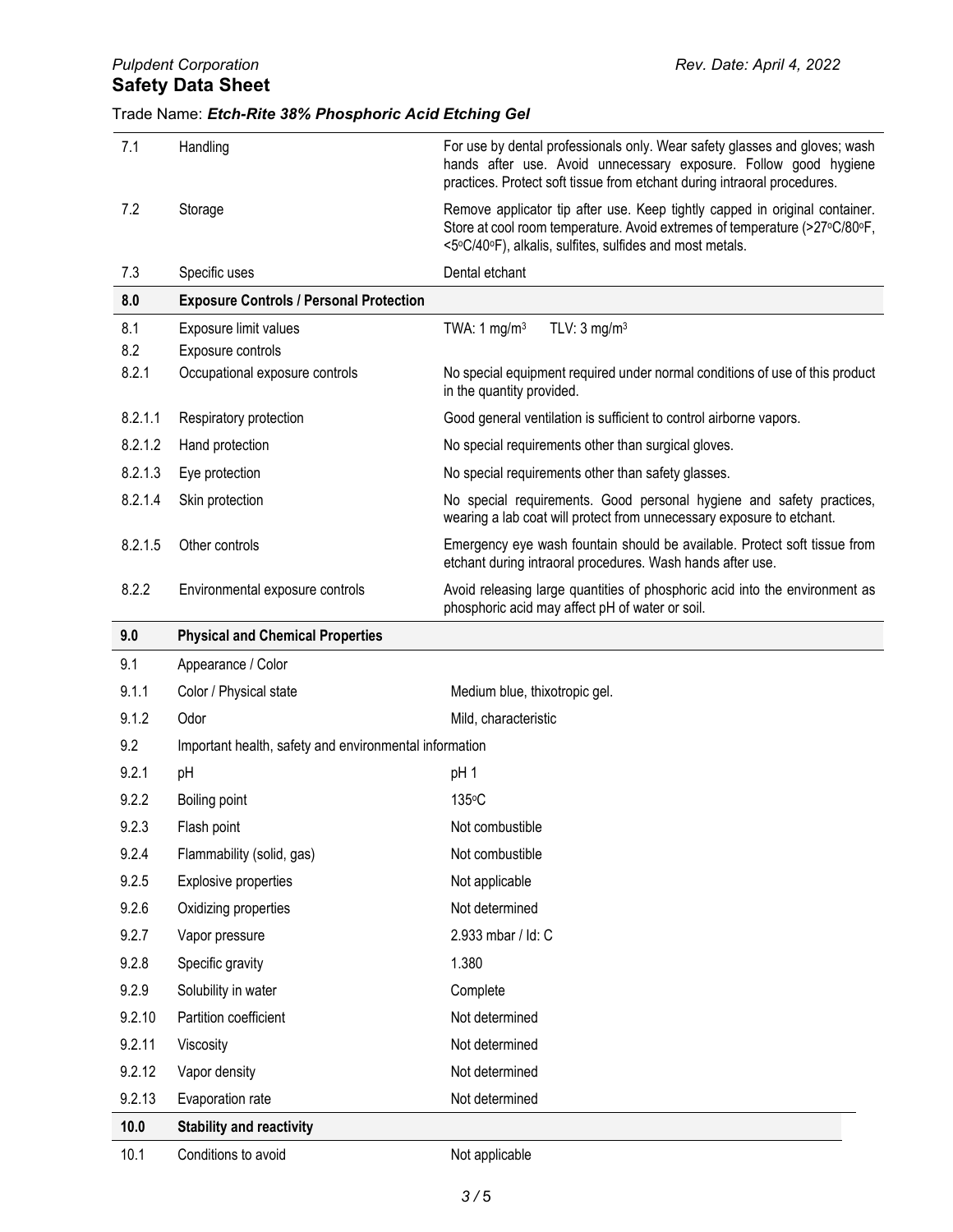| 10.2 | Materials to avoid                                             | Avoid contact with materials such as sulfides and sulfites that could<br>release toxic gases. Avoid strong alkalis because high heat of<br>reaction can generate steam.<br>Avoid most metals because<br>phosphoric acid can react to liberate hydrogen, a flammable gas.     |
|------|----------------------------------------------------------------|------------------------------------------------------------------------------------------------------------------------------------------------------------------------------------------------------------------------------------------------------------------------------|
| 10.3 | Hazardous decomposition products                               | Avoid contact with materials such as sulfides and sulfites that could<br>release toxic gases. Avoid strong alkalis because high heat of<br>reaction can generate steam. Avoid most metals because<br>phosphoric acid can react to liberate hydrogen, a flammable gas.        |
| 10.4 | Further information                                            | Stable under normal conditions of use and storage.                                                                                                                                                                                                                           |
| 11.0 | <b>Toxicological information</b>                               |                                                                                                                                                                                                                                                                              |
| 11.1 | Acute toxicity                                                 | Not toxic                                                                                                                                                                                                                                                                    |
| 11.2 | Irritation and corrosiveness                                   | Corrosive. May cause burns or irritation to eyes, skin, mouth, throat<br>or gastrointestinal tract. Not expected to be an inhalation hazard<br>unless product is misted or heated at high temperatures.                                                                      |
| 11.3 | Sensitization                                                  | Not applicable.                                                                                                                                                                                                                                                              |
| 11.4 | Sub-acute, sub-chronic, prolonged toxicity                     | None known.                                                                                                                                                                                                                                                                  |
| 11.5 | Carcinogenicity, Mutagenicity, Reproductive<br><b>Toxicity</b> | Not considered a carcinogen, mutagen, teratogen or reproductive<br>toxin.                                                                                                                                                                                                    |
| 11.6 | <b>Empirical data</b>                                          | Not available                                                                                                                                                                                                                                                                |
| 11.7 | <b>Clinical Experience</b>                                     | Using phosphoric acid etchants to prepare teeth for bonding<br>procedures is a well-established (more than 20 years), industry-<br>accepted, dental procedure. Etching enamel with phosphoric acid is<br>safe and effective treatment in the hands of a dental professional. |
|      |                                                                |                                                                                                                                                                                                                                                                              |
| 12.0 | <b>Ecological Information</b>                                  |                                                                                                                                                                                                                                                                              |
| 12.1 | Ecotoxicity                                                    | No specific information available. Use according to good working<br>practices. Avoid release into the environment as it may cause pH<br>variation.                                                                                                                           |
| 13.0 | <b>Disposal Considerations</b>                                 |                                                                                                                                                                                                                                                                              |
| 13.1 | Regulations                                                    | Follow all local and national government regulations in disposing<br>material or contaminated packaging.                                                                                                                                                                     |
| 14.0 | <b>Transport Information</b>                                   |                                                                                                                                                                                                                                                                              |
| 14.1 | <b>UN Number</b>                                               | 1805                                                                                                                                                                                                                                                                         |
| 14.2 | Technical name                                                 | Phosphoric acid                                                                                                                                                                                                                                                              |
| 14.3 | Packing group                                                  | Packing Group III                                                                                                                                                                                                                                                            |
| 14.4 | <b>IATA</b> class                                              | Class 8, Corrosive                                                                                                                                                                                                                                                           |
| 15.0 | <b>Regulatory Information</b>                                  |                                                                                                                                                                                                                                                                              |
| 15.1 | EU                                                             | Class IIa medical device under MDD 93/42/EEC.                                                                                                                                                                                                                                |
| 15.2 | US FDA                                                         | Class II medical device                                                                                                                                                                                                                                                      |
| 15.3 | Health Canada                                                  | Class II medical device                                                                                                                                                                                                                                                      |
| 16.0 | Other information                                              |                                                                                                                                                                                                                                                                              |
| 16.1 | List of relevant R phrases                                     | R 34: Causes burns<br>R 36 / 37 / 38: Irritating to eyes, respiratory system and skin.                                                                                                                                                                                       |